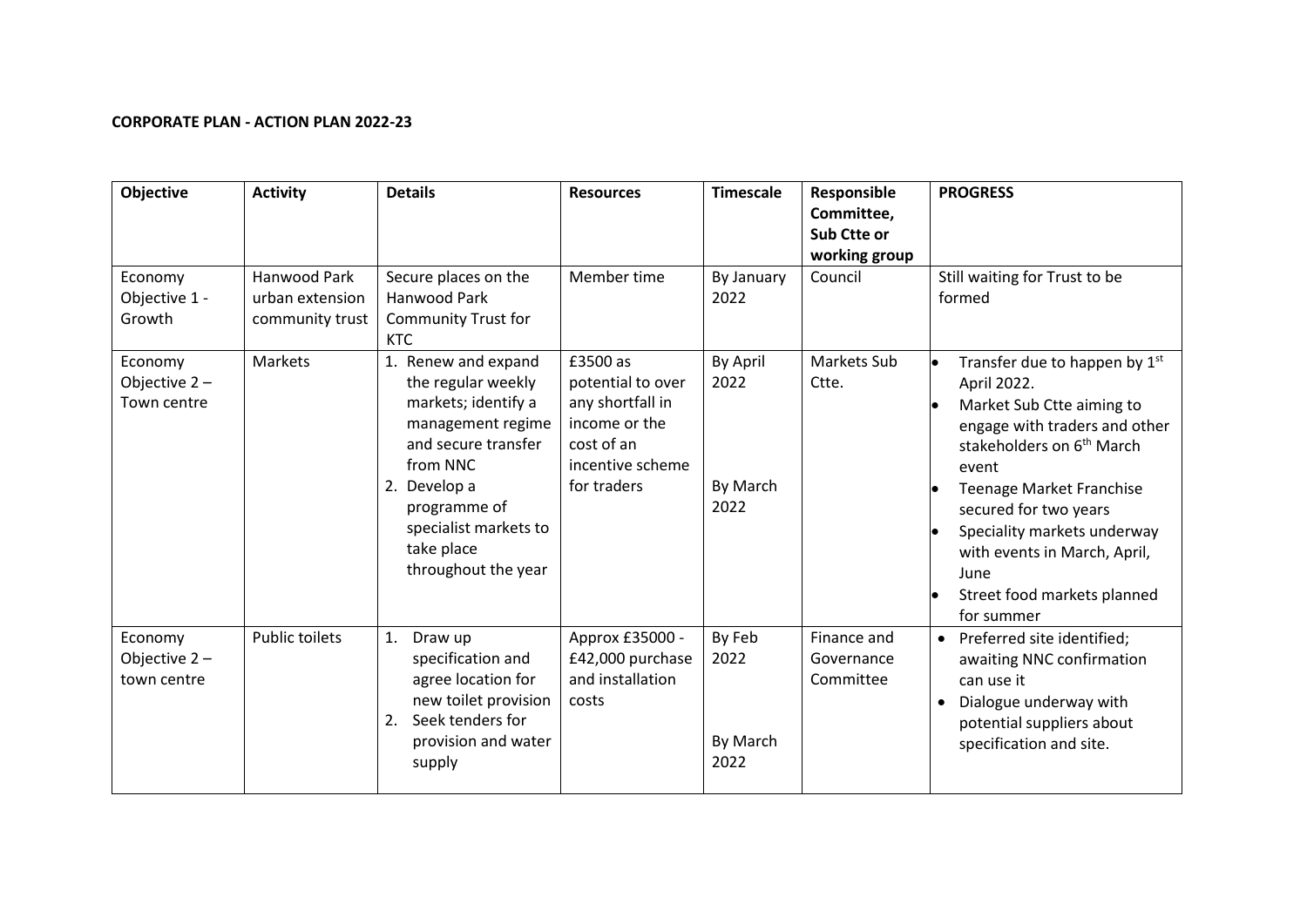|                                                                                                     |                          | 3.<br>Agree maintenance<br>and cleaning<br>arrangements<br>4. Appoint clients'<br>agent to manage<br>Installation                                                                                                                                                                                                                           | Approx £35000 in<br>annual<br>maintenance and<br>cleaning costs<br>Assume free to<br>users. | By April<br>2022<br>By June<br>2022                    |                                                         |                                                                                                                                                                                                                                                                                                                                                                     |
|-----------------------------------------------------------------------------------------------------|--------------------------|---------------------------------------------------------------------------------------------------------------------------------------------------------------------------------------------------------------------------------------------------------------------------------------------------------------------------------------------|---------------------------------------------------------------------------------------------|--------------------------------------------------------|---------------------------------------------------------|---------------------------------------------------------------------------------------------------------------------------------------------------------------------------------------------------------------------------------------------------------------------------------------------------------------------------------------------------------------------|
| Economy<br>Objective 2-<br>town centre                                                              | Regeneration<br>projects | Engage fully with the<br><b>Heritage Action Zone</b><br>and GLaM projects                                                                                                                                                                                                                                                                   | Member<br>appointees                                                                        | Throughout<br>2022/23                                  | Council                                                 | Cllr Skinner appointed to HAZ<br>skateholder group.<br>Public realm works have started<br>in High St and GLAM works<br>should be finished in spring.                                                                                                                                                                                                                |
| Economy<br>Objective 2-<br>Town Centres;<br>and Health and<br>Community<br>Objective 3<br>Wellbeing | Events                   | Develop a<br>1.<br>programme of<br>events which<br>supports the town<br>centre, and which<br>provide a variety of<br>attractions<br>throughout the<br>year<br>Work closely with<br>2.<br>NNC and other<br>event organisers to<br>align programmes<br><b>Appoint an Events</b><br>3.<br>and<br>Communications<br>Officer to manage<br>events | £47500 per<br>annum<br>$£14,000$ per year<br>plus oncosts                                   | By April<br>2022<br>Ongoing<br><b>By April</b><br>2022 | Events Sub<br>Committee<br><b>Staffing</b><br>Committee | • Apart from speciality markets,<br>Events sub ctte to consider<br>platinum jubilee celebrations,<br>armed forces day (both in<br>June)<br>• NNC due to confirm which<br>events they will be providing<br>for the rest of 2022/3<br>• Staffing Ctte has agreed job<br>description and terms of<br>reference for events officer<br>and post being advertised<br>now. |
| Health and<br>Community                                                                             | Allotments               | Agree a re-set<br>1.<br>relationship with                                                                                                                                                                                                                                                                                                   | £1000 income per<br>year in rents;                                                          | From April<br>2022                                     | <b>Allotments Sub</b><br>Committee                      | • Waiting for NNC to refund<br>£1000 in rent.                                                                                                                                                                                                                                                                                                                       |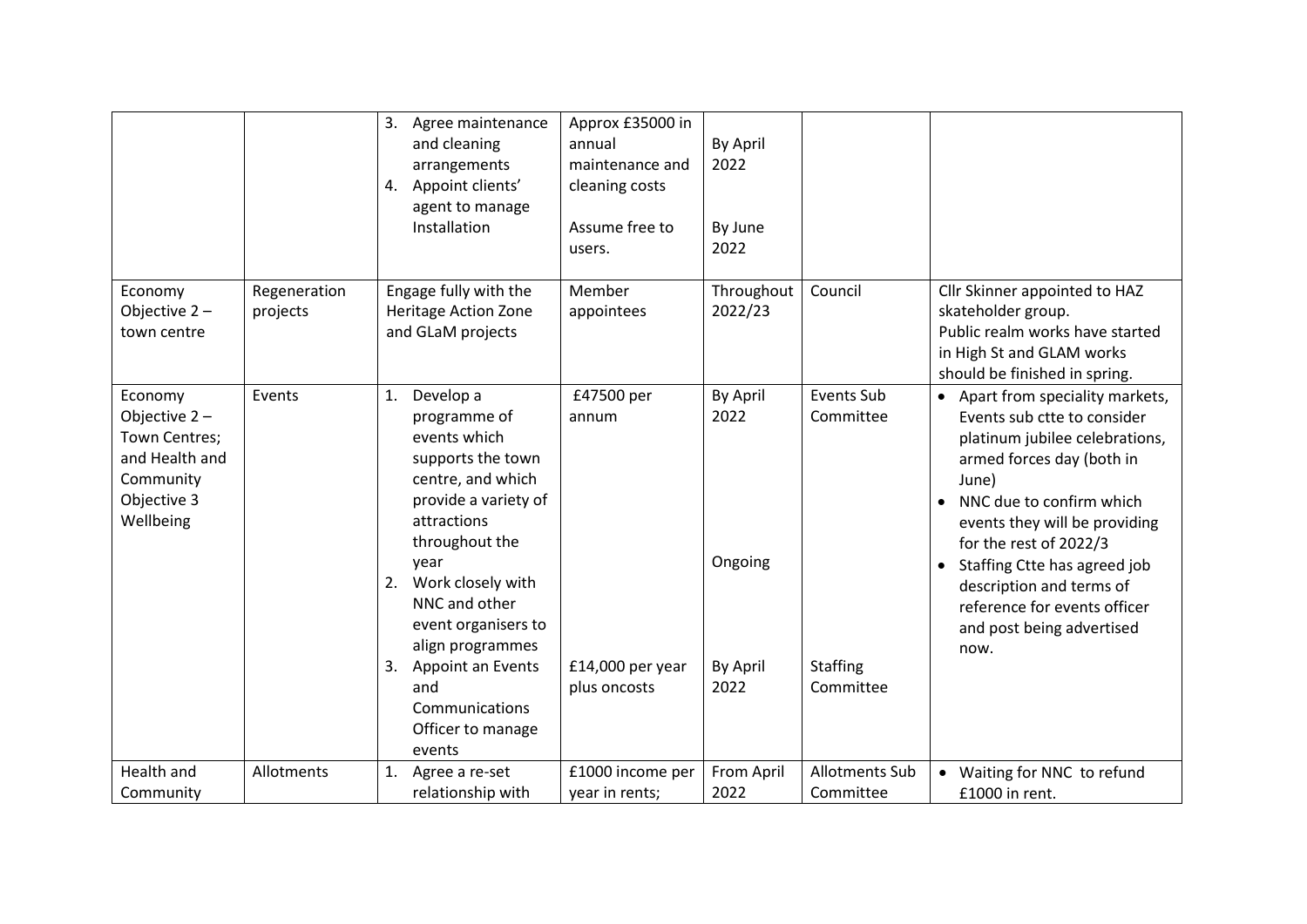| Objective $3 -$<br>Wellbeing                                                                                                                         |                                     | 2.             | the allotment<br>societies which<br>defines<br>responsibilities of<br>KTC and societies<br>Develop 12 extra<br>allotment plots at<br>Scott Rd after NNC<br>has de-<br>contaminated the<br>area concerned                                      | assume<br>maintenance and<br>development<br>costs of c £5000 | During<br>2022<br>calendar<br>year     |                                                   | • Waiting for NNC to determine<br>if they can clear the land at<br>Scott Rd in this financial year<br>• Three way dialogue with WPD<br>and NNC re former's access<br>to Northfield Ave land for<br>cabling works.<br>• NNC considering whether to<br>transfer additional plots of<br>land at Whiteford Drive to KTC<br>• Waiting for surveyors report<br>on bridge at Whiteford Drive<br>• Other actions on Whiteford<br>Drive in hand |
|------------------------------------------------------------------------------------------------------------------------------------------------------|-------------------------------------|----------------|-----------------------------------------------------------------------------------------------------------------------------------------------------------------------------------------------------------------------------------------------|--------------------------------------------------------------|----------------------------------------|---------------------------------------------------|----------------------------------------------------------------------------------------------------------------------------------------------------------------------------------------------------------------------------------------------------------------------------------------------------------------------------------------------------------------------------------------------------------------------------------------|
| Health and<br>Community<br>Objective 3 -<br>Wellbeing<br>Objective $4-$<br>Safety<br>Sustainability<br>Objective 6 -<br>Climate change<br>mitigation | Community<br>resilience             | 1.<br>2.<br>3. | Engage with<br>partner<br>organisations on<br>principal needs and<br>opportunities,<br>including through<br><b>Town Meetings</b><br>Engage with NNC<br>and partners on<br>levelling up- agenda<br>Determine<br>priorities for use of<br>money | £7400 in budget                                              | During<br>spring and<br>summer<br>2022 | Council<br>Finance and<br>Governance<br>Committee | No action as yet                                                                                                                                                                                                                                                                                                                                                                                                                       |
| Health and<br>Community<br>Objective 3 -<br>Wellbeing<br>Objective $4-$<br>Safety                                                                    | Community<br>Infrastructure<br>Fund |                | Determine<br>priorities and needs<br>for this fund<br>including through<br><b>Town Meetings</b>                                                                                                                                               | £20,000 in budget                                            | During<br>spring 2022                  | Council<br>Finance and<br>Governance<br>Committee | Policy to be developed - March<br><b>F&amp;G Ctte</b>                                                                                                                                                                                                                                                                                                                                                                                  |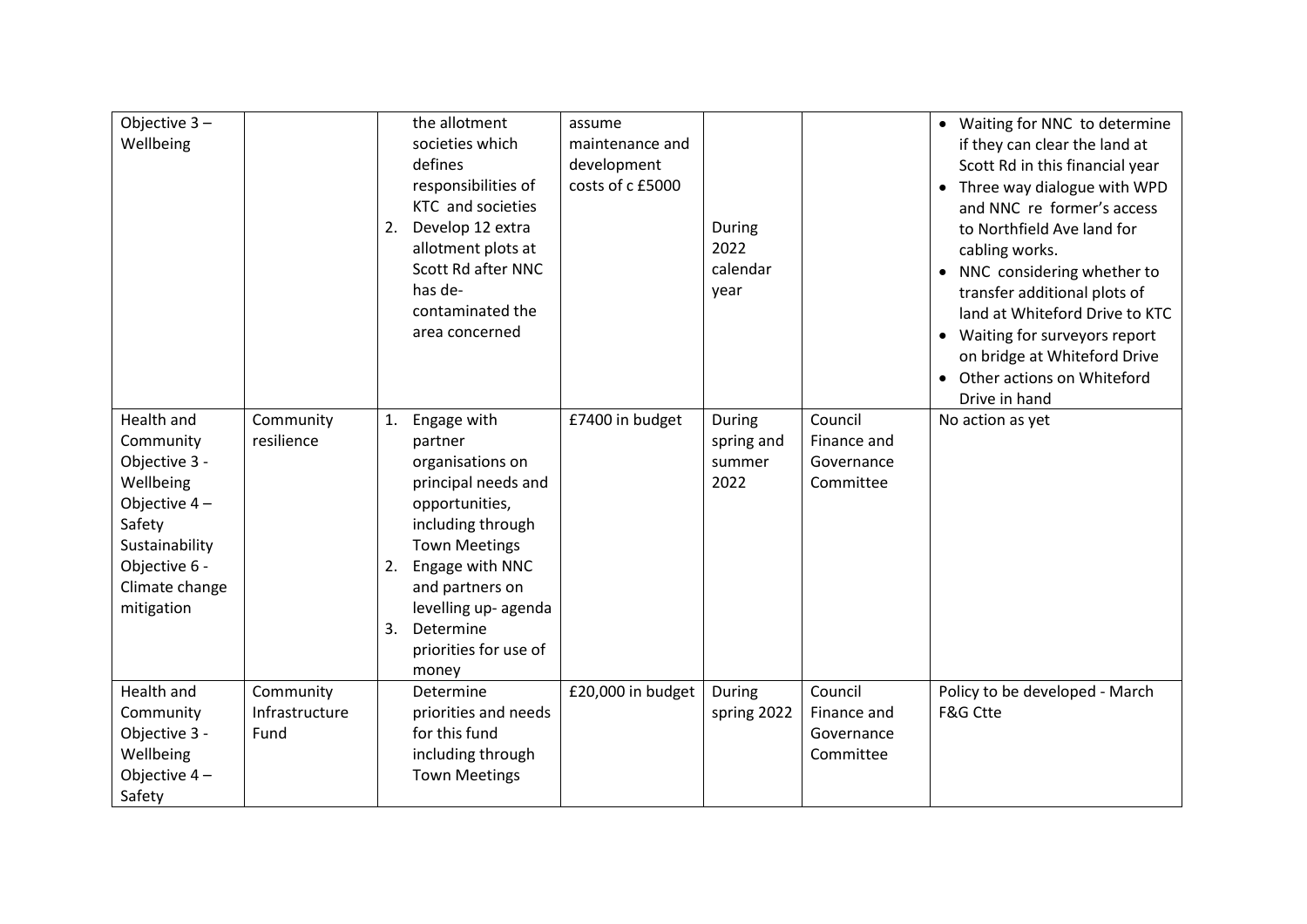| Sustainability<br>Objective 6-<br>Climate change<br>mitigation |                                                                        |          |                                                                                                                                                                                                           |                                                                              |                                                                              |                                        |                                                                                                                         |
|----------------------------------------------------------------|------------------------------------------------------------------------|----------|-----------------------------------------------------------------------------------------------------------------------------------------------------------------------------------------------------------|------------------------------------------------------------------------------|------------------------------------------------------------------------------|----------------------------------------|-------------------------------------------------------------------------------------------------------------------------|
| Health and<br>Community<br>Objective 3<br>Wellbeing            | Establish a small<br>grants scheme<br>and a members<br>initiative fund |          | 1. Agree policy and<br>rules for small<br>grants<br>2. Agree policy and<br>rules for members<br>initiative fund<br>3. Develop funding<br>rounds and make<br>decisions                                     | £15000 for small<br>grants<br>£10000 for<br>members' ward<br>initiative fund | Agree<br>policy by<br>March and<br>run<br>schemes<br>for rest of<br>the year | Finance and<br>Governance<br>Committee | Policy on both schemes at this<br>committee - for Council to<br>approve in March.                                       |
| <b>Health and</b><br>Community<br>Objective 3<br>Wellbeing     | Establish a<br>community<br>lottery                                    | 5.<br>6. | 4. Contract with<br>selected provider<br>Launch scheme<br>Develop policy on<br>use of monies<br>raised for good<br>causes.                                                                                | £500-£1500 set<br>up and running<br>costs                                    | From early<br>2022<br><b>By Summer</b><br>2022                               | Finance and<br>Governance<br>Committee | • Contract agreed with Woods<br>Valldata<br>• License application submitted<br>to NNC<br>Constitution agreed at Council |
| Health and<br>Community<br>Objective $3 -$<br>Wellbeing        | Charities for the<br>Poor                                              |          | 7. Transfer<br>administrative<br>responsibility for<br>the charities to KTC<br>and administer first<br>year's fuel grants<br>8. Identify extent of<br>temporary resource<br>required for future<br>vears. | Costs to be met<br>by Charity<br>Trustees                                    | By end<br>November<br>2021                                                   | Council                                | COMPLETED                                                                                                               |
| Health and<br>Community<br>Objectives 3 and                    | Measures to<br>promote                                                 | 1.       | Consider and<br>implement<br>measures which                                                                                                                                                               | £7400                                                                        | During<br>2022                                                               | Council                                | Currently engaging with NNC<br>levelling up scrutiny to                                                                 |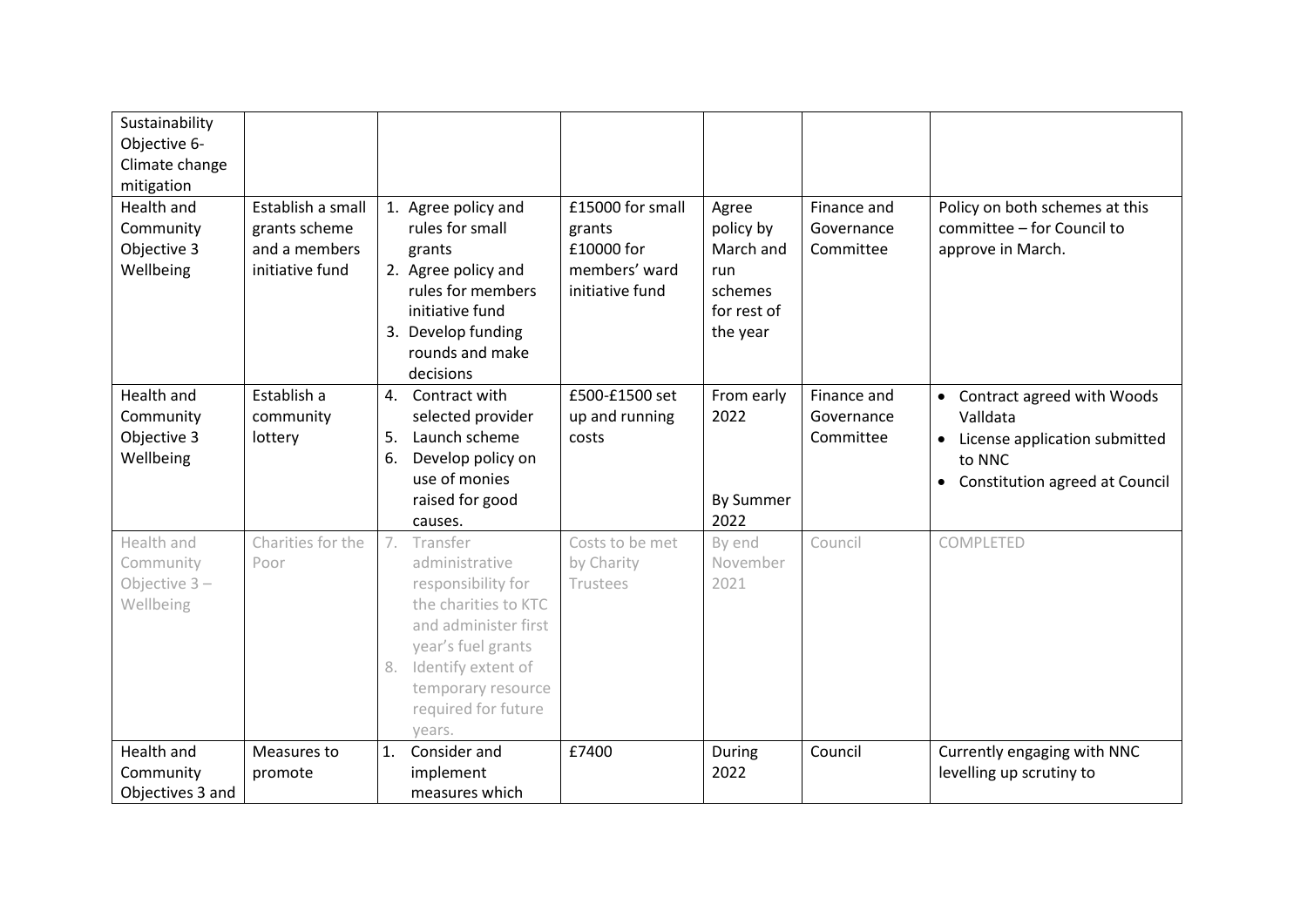| $4 - W$ ellbeing<br>and safety                                             | community<br>resilience            | promote and<br>support community<br>resilience                                                                                                          |                                         |                       |                                        | understand optimum range of<br>activities to                                                                                                         |
|----------------------------------------------------------------------------|------------------------------------|---------------------------------------------------------------------------------------------------------------------------------------------------------|-----------------------------------------|-----------------------|----------------------------------------|------------------------------------------------------------------------------------------------------------------------------------------------------|
| Health and<br>Community<br>Objective 4-<br>safety                          | Speed devices                      | Transfer licence to<br>2.<br>KTC and re-start a<br>rota of device<br>installation on<br>approved sites<br>3.                                            | £2000 buys a new<br>device              | By January<br>2022    | Finance and<br>Governance<br>Committee | • Licence transferred<br>Currently, members working<br>$\bullet$<br>out best way of deploying<br>both devices and whether<br>additional batteries or |
|                                                                            |                                    | Identify additional<br>locations, seek<br>approval and<br>determine need for<br>any extra devices to<br>be acquired<br><b>Explore possibility</b><br>4. |                                         | After June<br>2022    |                                        | equipment needed.                                                                                                                                    |
|                                                                            |                                    | of devices being<br>solar powered                                                                                                                       |                                         | During<br>2022        |                                        |                                                                                                                                                      |
| Health and<br>Community<br>Objective 5-<br><b>Armed Forces</b><br>Covenant | Remembrance<br>Day events          | <b>Support Royal British</b><br>Legion with costs and<br>management of event,<br>in particular the traffic<br>order and hospitality<br>costs.           | £2000                                   | November<br>each year | Finance and<br>Governance<br>Committee | Planning for 2022 event<br>underway with RBL and Rector<br>Armed Forces Covenant signed<br>and registered.                                           |
| Sustainability<br>Objective 6<br>Climate change<br>mitigation              | Promoting<br>recycling<br>measures | 1. Identify how<br>recycling can be best<br>promoted using KTC<br>website                                                                               | Lead member<br>time and officer<br>time | By early<br>2022      | Climate Change<br><b>Working Party</b> | • New section on website $-$<br>Going Green - with recycling<br>information on it; more pages<br>to come.<br>Member pledges also now on<br>website   |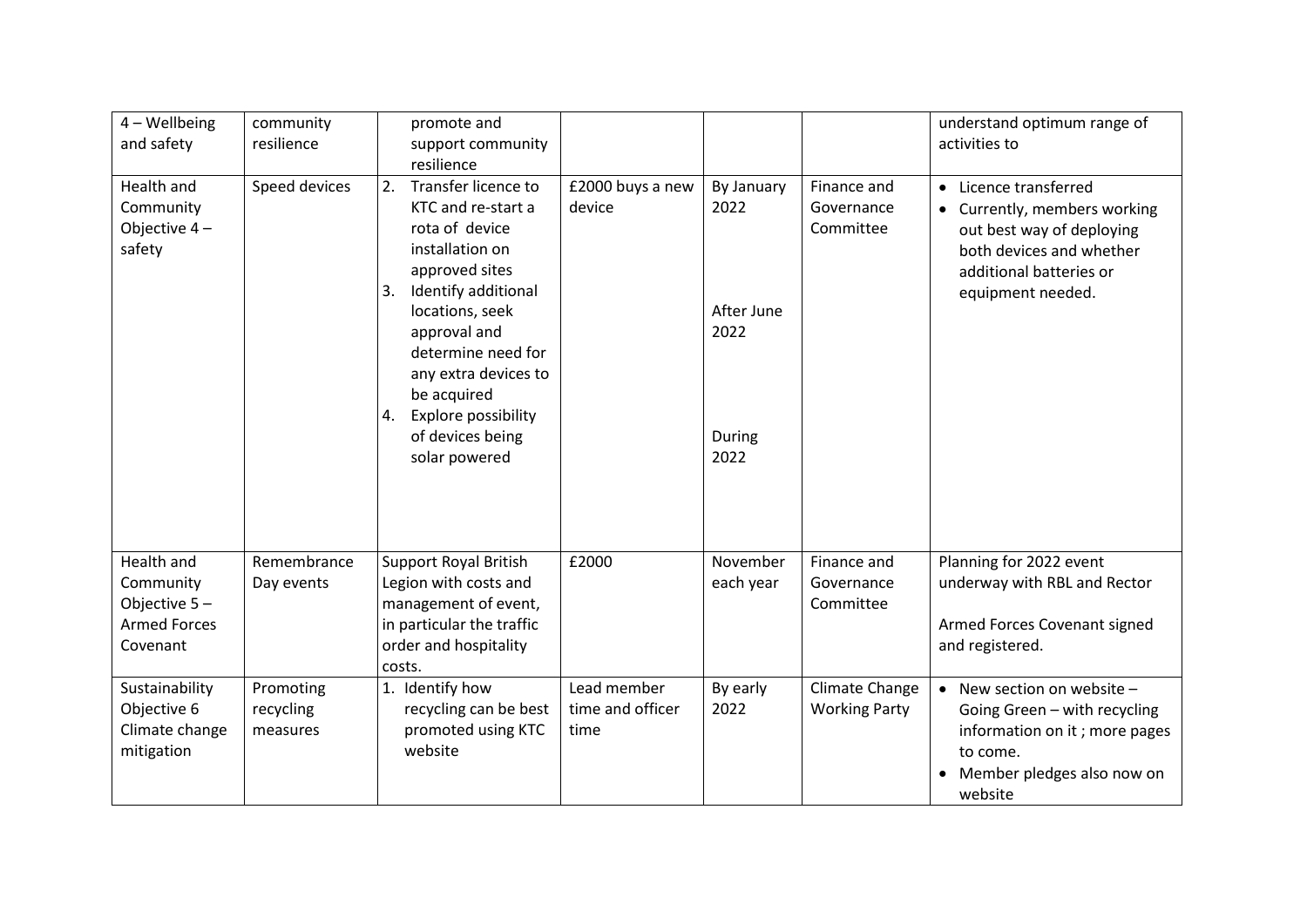|                                                                           |                                                                        | 2. Cascade carbon<br>literacy training for<br>members<br>Identify how best to<br>3.<br>engage with schools<br>and community<br>groups<br>4. Identify potential<br>6eracycle project<br>involving junior<br>schools |                     | From<br>January<br>2022<br>By<br>February<br>2022<br>By<br>September<br>2022 |                             |                                                                                                                                                                                                                 |
|---------------------------------------------------------------------------|------------------------------------------------------------------------|--------------------------------------------------------------------------------------------------------------------------------------------------------------------------------------------------------------------|---------------------|------------------------------------------------------------------------------|-----------------------------|-----------------------------------------------------------------------------------------------------------------------------------------------------------------------------------------------------------------|
| Sustainability<br>Objective 7<br>Development<br>standards and<br>policies | South West<br>Kettering<br>Neighbourhood<br>Plan                       | 1. Adopt<br>Neighbourhood Plan<br>2. Support<br>communications<br>work by Forum                                                                                                                                    | £1000               | <b>By Spring</b><br>2022                                                     | Council                     | • Neighbourhood Plan adopted<br>by KTC and submitted to NNC<br>who consulting on it<br>Communication with residents<br>$\bullet$<br>has started - some<br>expenditure will be committed<br>this financial year. |
| Sustainability<br>Objective 7<br>Development<br>standards and<br>policies | Replacement<br>Area Action Plan<br>for Kettering<br><b>Town Centre</b> | Initiate discussion with<br>NNC about a planning<br>framework for the<br>town centre in the light<br>of changing economic<br>conditions                                                                            | Clerk time          | During<br>2022                                                               | Council                     | Initial inquiries made to NNC-<br>awaiting reply                                                                                                                                                                |
| Sustainability<br>Objective 8<br>Biodiversity                             | Develop a<br>biodiversity and<br>tree planting<br>programme            | Identify how KTC can<br>support initiatives such<br>as the green canopy<br>plan with landowners                                                                                                                    | £3000               | Throughout<br>2022                                                           | Climate Change<br><b>WP</b> | Under consideration by climate<br>change group.                                                                                                                                                                 |
| Sustainability<br>Objective 9                                             | <b>Local Cycling</b><br>and Walking                                    | Engage with the<br><b>LCWIP</b>                                                                                                                                                                                    | Lead member<br>time | Throughout<br>2022                                                           | Climate Change<br><b>WP</b> | LCWIP consultation has taken<br>place                                                                                                                                                                           |